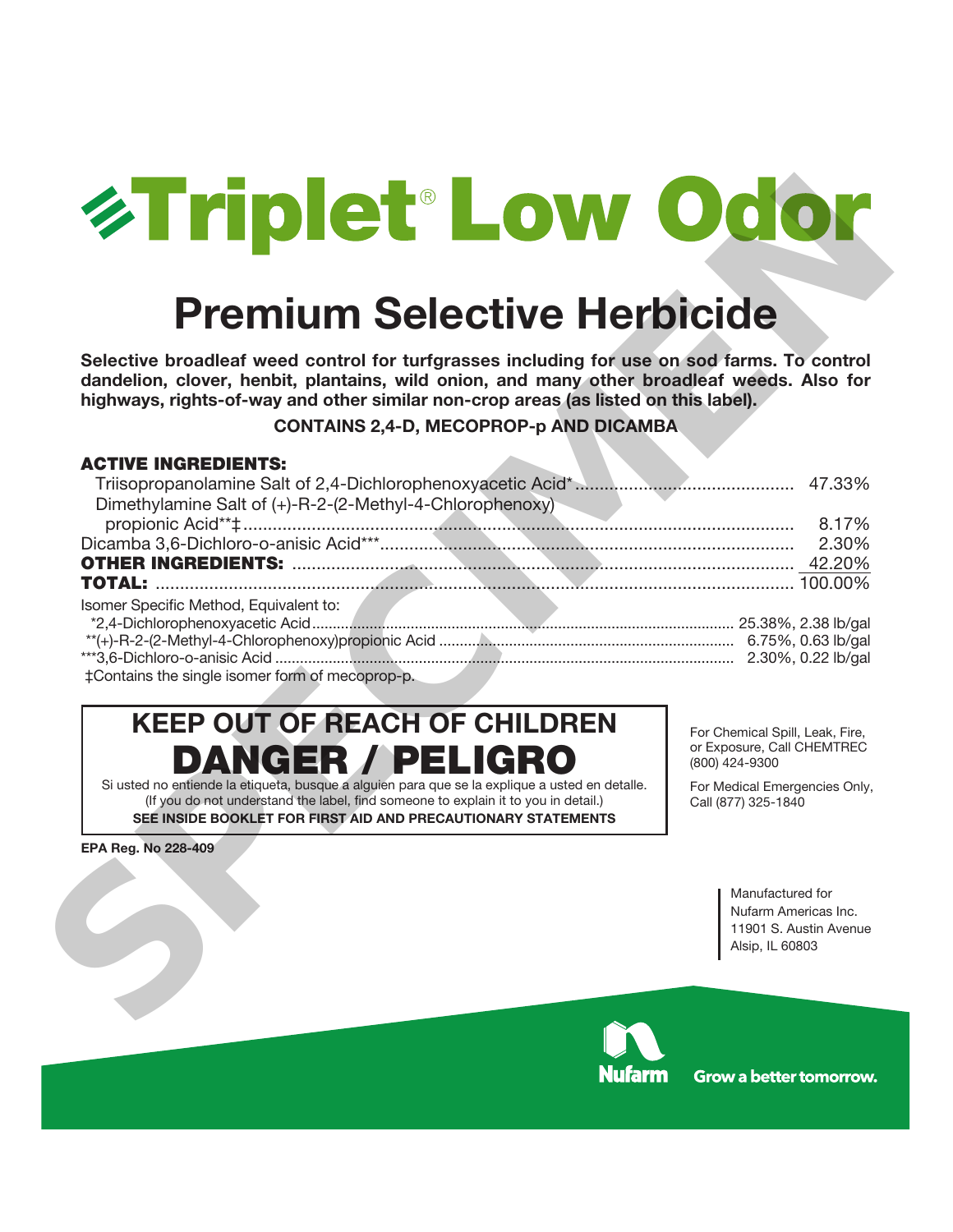#### **PRECAUTIONARY STATEMENTS HAZARDS TO HUMANS AND DOMESTIC ANIMALS DANGER / PELIGRO**

#### **PERSONAL PROTECTIVE EQUIPMENT (PPE):**

#### **All mixers, loaders, applicators and other handlers must wear:**

- Long-sleeved shirt and long pants,
- Shoes and socks, plus
- Goggles or face shield\*,
- Chemical-resistant gloves(except for applicators using groundboom equipment),
- Chemical-resistant apron when mixing, loading, cleaning equipment or spills, or otherwise exposed to the concentrate.
- \*Safety glasses can be worn for eye protection ONLY when this product is combined with water at a dilution factor of 3.6x or more.

## **USER SAFETY RECOMMENDATIONS**

#### **Users Should:**

- Wash hands before eating, drinking, chewing gum, using tobacco, or using the toilet.
- Remove clothing/PPE immediately if pesticide gets inside. Then wash thoroughly and put on clean clothing.
- Remove PPE immediately after handling this product. Wash the outside of gloves before removing. As soon as possible, wash thoroughly and change into clean clothing.

| as possible and shower.                               | Corrosive, causes irreversible eye damage. Do not get in eyes or on clothing. Harmful if swallowed. Remove saturated clothing as soon                                                                                                                                                 |
|-------------------------------------------------------|---------------------------------------------------------------------------------------------------------------------------------------------------------------------------------------------------------------------------------------------------------------------------------------|
| PERSONAL PROTECTIVE EQUIPMENT (PPE):                  |                                                                                                                                                                                                                                                                                       |
|                                                       | Some materials that are chemical-resistant to this product are made of any waterproof material. If you want more options, follow the<br>instructions for category A on an EPA chemical-resistance category selection chart.                                                           |
|                                                       | All mixers, loaders, applicators and other handlers must wear:                                                                                                                                                                                                                        |
| • Long-sleeved shirt and long pants,                  |                                                                                                                                                                                                                                                                                       |
| • Shoes and socks, plus<br>• Goggles or face shield*, |                                                                                                                                                                                                                                                                                       |
|                                                       | • Chemical-resistant gloves(except for applicators using groundboom equipment),                                                                                                                                                                                                       |
|                                                       | . Chemical-resistant apron when mixing, loading, cleaning equipment or spills, or otherwise exposed to the concentrate.                                                                                                                                                               |
|                                                       | *Safety glasses can be worn for eye protection ONLY when this product is combined with water at a dilution factor of 3.6x or more.                                                                                                                                                    |
|                                                       | Follow manufacturer's instructions for cleaning/maintaining PPE. If no such instructions for washables exist, use detergent and hot water.                                                                                                                                            |
|                                                       | Keep and wash PPE separately from other laundry. Discard clothing and other absorbent materials that have been drenched or heavily                                                                                                                                                    |
|                                                       | contaminated with the product's concentrate. Do not reuse them.                                                                                                                                                                                                                       |
|                                                       | <b>USER SAFETY RECOMMENDATIONS</b>                                                                                                                                                                                                                                                    |
| <b>Users Should:</b>                                  |                                                                                                                                                                                                                                                                                       |
|                                                       | . Wash hands before eating, drinking, chewing gum, using tobacco, or using the toilet.                                                                                                                                                                                                |
|                                                       | . Remove clothing/PPE immediately if pesticide gets inside. Then wash thoroughly and put on clean clothing.                                                                                                                                                                           |
|                                                       | . Remove PPE immediately after handling this product. Wash the outside of gloves before removing. As soon as possible, wash                                                                                                                                                           |
| thoroughly and change into clean clothing.            |                                                                                                                                                                                                                                                                                       |
|                                                       |                                                                                                                                                                                                                                                                                       |
|                                                       | <b>FIRST AID</b>                                                                                                                                                                                                                                                                      |
| <b>IF IN EYES</b>                                     | . Hold eye open and rinse slowly and gently with water for 15 to 20 minutes.                                                                                                                                                                                                          |
|                                                       | . Remove contact lenses, if present, after the first 5 minutes, then continue rinsing eye.                                                                                                                                                                                            |
|                                                       | • Call a poison control center or doctor for treatment advice.                                                                                                                                                                                                                        |
| <b>IF SWALLOWED</b>                                   | . Call a poison control center or doctor immediately for treatment advice.                                                                                                                                                                                                            |
|                                                       | . Have person sip a glass of water if able to swallow.                                                                                                                                                                                                                                |
|                                                       | . Do not induce vomiting unless told to do so by a poison control center or doctor.<br>. Do not give anything by mouth to an unconscious person.                                                                                                                                      |
|                                                       | <b>HOTLINE NUMBER</b>                                                                                                                                                                                                                                                                 |
|                                                       | Have the product container or label with you when calling a poison control center or doctor, or going for treatment. You may also                                                                                                                                                     |
|                                                       | contact 1-877-325-1840 for emergency medical treatment information.                                                                                                                                                                                                                   |
|                                                       | <b>NOTE TO PHYSICIAN</b>                                                                                                                                                                                                                                                              |
|                                                       | Probable mucosal damage may contraindicate the use of gastric lavage.                                                                                                                                                                                                                 |
|                                                       |                                                                                                                                                                                                                                                                                       |
|                                                       | <b>ENVIRONMENTAL HAZARDS</b>                                                                                                                                                                                                                                                          |
|                                                       | This pesticide is toxic to fish and aquatic invertebrates and may adversely affect non-target plants. Do not apply directly to water, to areas                                                                                                                                        |
|                                                       | where surface water is present, or to intertidal areas below the mean high water mark. Drift and runoff may be hazardous to aquatic                                                                                                                                                   |
|                                                       | organisms in water adjacent to treated areas. Do not contaminate water when disposing of equipment wash waters or rinsate.                                                                                                                                                            |
|                                                       | This chemical has properties and characteristics associated with chemicals detected in groundwater. The use of this chemical in areas                                                                                                                                                 |
|                                                       | where soils are permeable, particularly where the water table is shallow, may result in groundwater contamination. Application around a                                                                                                                                               |
|                                                       | cistern or well may result in contamination of drinking water or groundwater.                                                                                                                                                                                                         |
|                                                       | <b>DIRECTIONS FOR USE</b>                                                                                                                                                                                                                                                             |
|                                                       | It is a violation of Federal law to use this product in a manner inconsistent with its labeling. READ ENTIRE LABEL BEFORE USING THIS<br>PRODUCT. USE STRICTLY IN ACCORDANCE WITH LABEL PRECAUTIONARY STATEMENTS AND DIRECTIONS.                                                       |
|                                                       |                                                                                                                                                                                                                                                                                       |
|                                                       | Do not apply this product in a way that will contact workers or other persons, either directly or through drift. Only protected handlers may<br>be in the area during application. For any requirements specific to your State or Tribe, consult the agency responsible for pesticide |
| courletion                                            |                                                                                                                                                                                                                                                                                       |

## **NOTE TO PHYSICIAN**

## **ENVIRONMENTAL HAZARDS**

#### **DIRECTIONS FOR USE**

Do not apply this product in a way that will contact workers or other persons, either directly or through drift. Only protected handlers may be in the area during application. For any requirements specific to your State or Tribe, consult the agency responsible for pesticide regulation.

Do not apply by air. Do not apply this product through any type of irrigation system.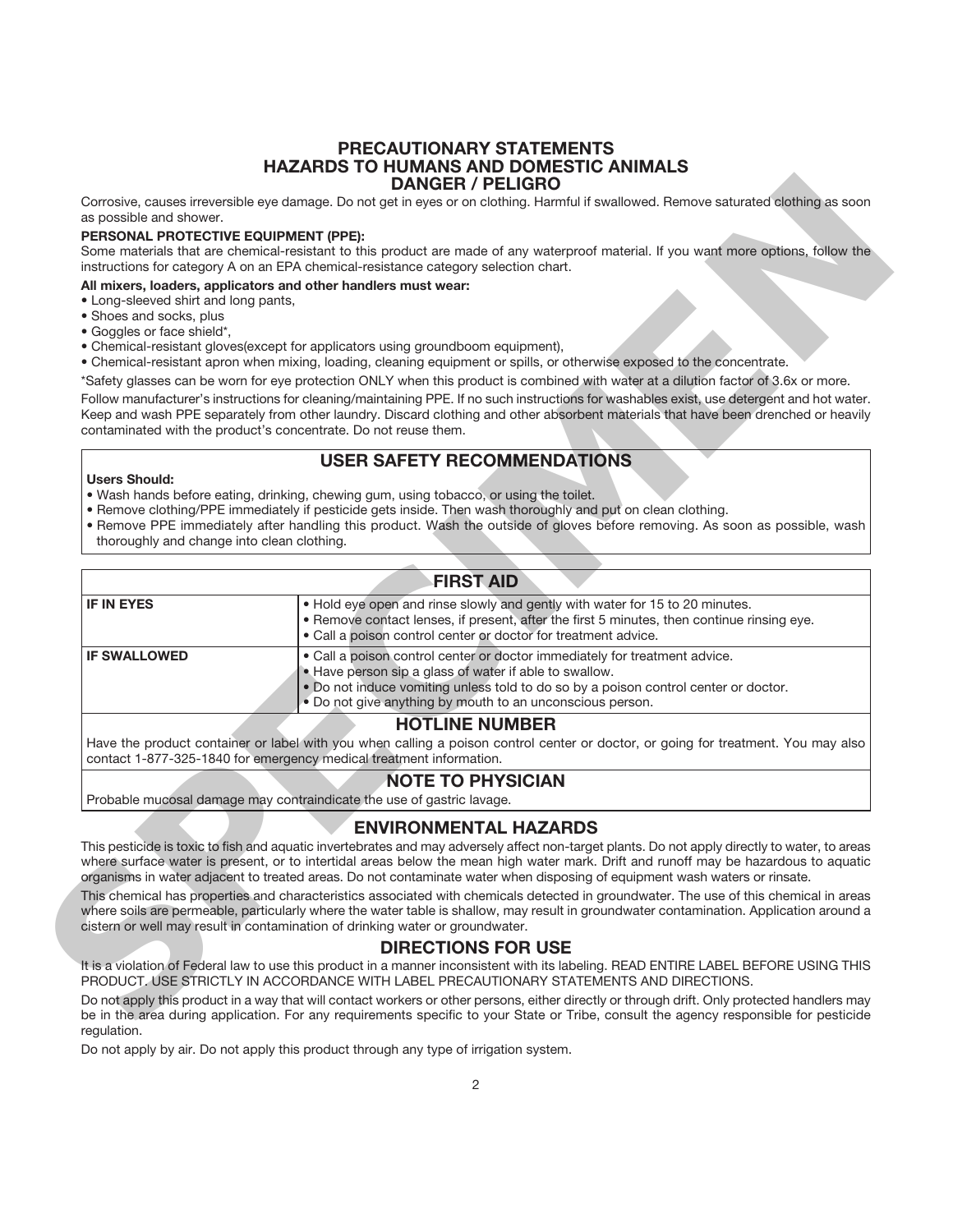## **AGRICULTURAL USE REQUIREMENTS**

Use this product only in accordance with its labeling and with the Worker Protection Standard, 40 CFR Part 170. This Standard contains requirements for the protection of agricultural workers on farms, forests, nurseries, and greenhouses, and handlers of agricultural pesticides. It contains requirements for training, decontamination, notification, and emergency assistance. It also contains specific instructions and exceptions pertaining to the statements on this label about Personal Protective Equipment (PPE) and restricted-entry interval. The requirements in this box only apply to uses of this product that are covered by the Worker Protection Standard.

Do not enter or allow worker entry into treated areas during the restricted-entry interval (REI) of 48 hours.

PPE required for early entry to treated areas that is permitted under the Worker Protection Standard and that involves contact with anything that has been treated, such as plants, soil, or water, is: coveralls worn over short-sleeve shirt and short pants, chemicalresistant footwear plus socks, chemical-resistant gloves made of any waterproof material, chemical-resistant headgear for overhead exposure, and protective eyewear.

## **NON-AGRICULTURAL USE REQUIREMENTS**

The requirements in this box apply to uses of this product that are NOT within the scope of the Worker Protection Standard for agricultural pesticides (40 CFR Part 170). The WPS applies when this product is used to produce agricultural plants on farms, forests, nurseries, or greenhouses.

For turf use, the maximum number of broadcast applications per treatment site is 2 per year. Do not allow people (other than applicator) or pets on treatment area during application. Do not enter or allow entry until sprays have dried.

This product is for use on Ornamental Turf Lawns (Residential, Industrial and Institutional), Parks, Cemeteries, Athletic and Sports Fields, Golf Courses (Fairways, Aprons, Tees and Roughs) and similar turf areas; also for use on Sod Farms and Non-Turf Areas (Roadsides and Rights-of-Way). Product should not be used in or near greenhouses.

## **USE PRECAUTIONS**

Avoid mist to vegetables, flowers, ornamentals, shrubs, trees and other desirable plants. Do not pour spray solutions near these plants. Do not spray on Carpetgrass, Dichondra nor on lawns or turf where desirable clovers are present. Avoid fine mists. Except as noted, use only lawn-type sprayers. Coarse sprays are less likely to "wind-drift". Do not spray roots of ornamentals and trees. Do not exceed specified dosages for any area; be particularly careful within the dripline of trees and other species. Do not apply to newly seeded grasses until well established. Avoid broadcast applications when air temperature exceeds 90ºF. When using small, spot treatment applications in temperature over 90ºF, turf injury may occur. positive. It creates the second method is the third decoration and the second method is the second method is the second method is the second method is the second method is the second method is the second method is the sec

When treating Carpetgrass and St. Augustine grass, avoid broadcast applications when air temperature exceeds 80°F. When air temperatures exceed 80ºF, limit application to spot treatment only.

Avoid applying during excessively dry or hot periods unless irrigation is used. For optimum results: (1) turf should not be mowed for 1 to 2 days before and after application; (2) do not apply if rainfall is expected within 48 hours; nor should lawns be irrigated (watered) for 24 hours following application. Reseed no sooner than three to four weeks after application of this product. Failure to observe all precautions may result in injury to turf and/or susceptible plants.

This product can be mixed with some liquid fertilizers or liquid iron materials. Because liquid fertilizer and liquid iron differ in pH, free ammonia content, density, salt concentration and percentage of water, a compatibility test is recommended prior to mixing in application equipment. All regulations, either State or Federal, relating to the application of liquid fertilizers or liquid iron and this product must be strictly followed.

## **SPRAY DRIFT MANAGEMENT**

A variety of factors including weather conditions (e.g., wind direction, wind speed, temperature and relative humidity) and method of ground application can influence pesticide drift. The applicator must evaluate all factors and make appropriate adjustments when applying this product.

#### **Droplet Size**

Use a medium or coarser spray nozzle according to (ASAE standard 572) definition of standard nozzles or a volume mean diameter of 300 microns or greater for spinning atomizer nozzles.

#### **Wind Speed**

Do not apply at wind speeds greater than 10 mph. Only apply this product if the wind direction favors on-target deposition and there are not sensitive areas (including, but not limited to, residential areas, bodies of water, known habitat for nontarget species, nontarget crops) within 250 feet downwind.

#### **Temperature Inversions**

If applying at wind speeds less than 3 mph, the applicator must determine if: a) conditions of temperature inversion exist, or b) stable atmospheric conditions exist at or below nozzle height. Do not make applications into areas of temperature inversions or stable atmospheric conditions.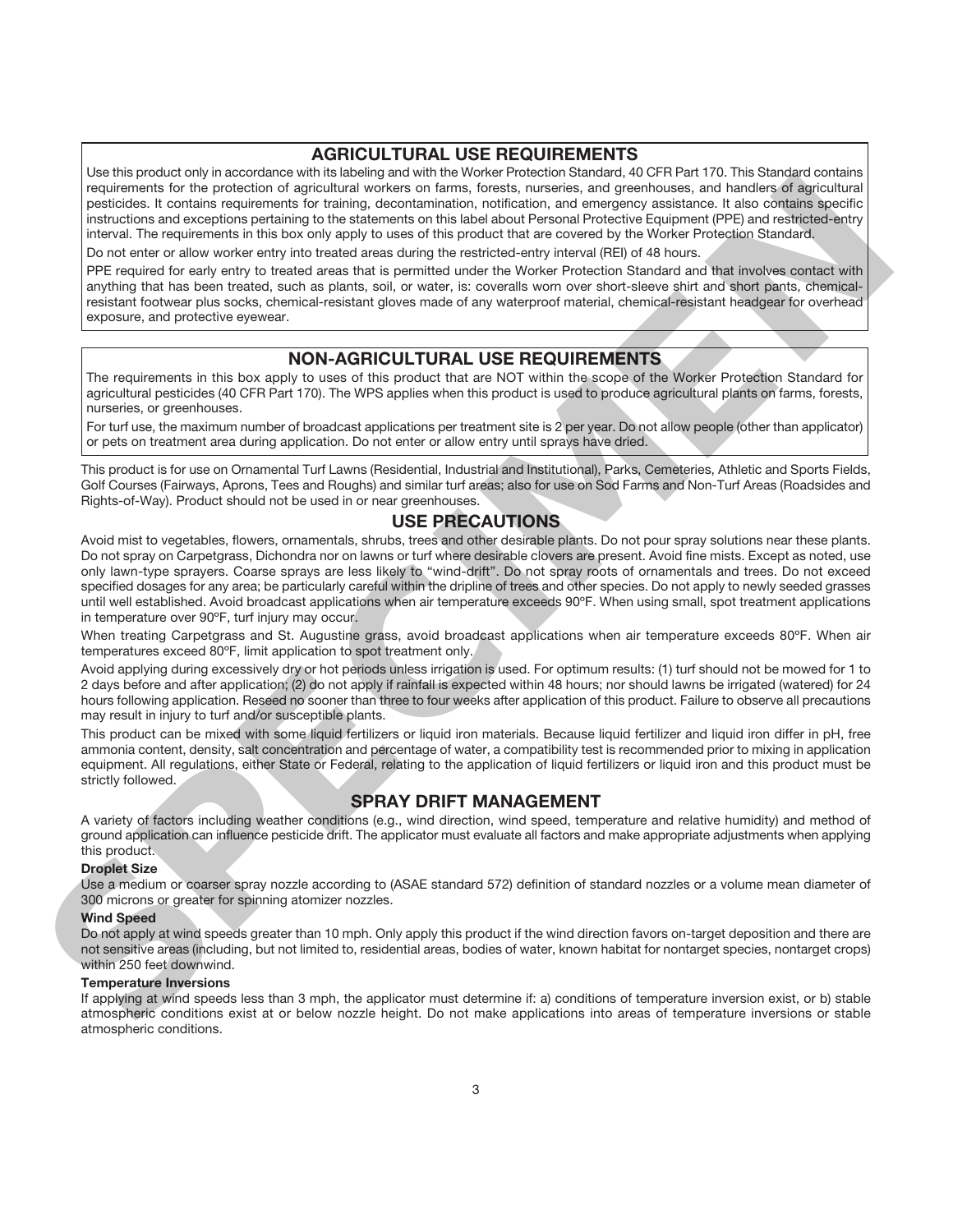#### **Susceptible Plants**

Do not apply under circumstances where spray drift may occur to food, forage, or other plantings that might be damaged or crops thereof rendered unfit for sale, use or consumption. Susceptible crops include, but are not limited to, cotton, okra, flowers, grapes (in growing stage), fruit trees (foliage), soybeans (vegetative stage), ornamentals, sunflowers, tomatoes, beans, and other vegetables, or tobacco. Small amounts of spray drift that might not be visible may injure susceptible broadleaf plants.

#### **Other State and Local Requirements**

#### **Equipment**

| <b>Dandelion</b> | Lespedeza     | Poison oak     | Wild carrot             |
|------------------|---------------|----------------|-------------------------|
| Dock             | <b>Mallow</b> | Purslane       | Wild garlic             |
| Ground ivy       | Morningglory  | Ragweed        | Wild lettuce            |
| Healall          | Peppergrass   | Sheep sorrel   | Wild onion              |
| Henbit           | Pigweed       | Shepherdspurse | Yarrow                  |
| Knotweed         | Plantain      | Speedwell      | and other               |
| Lambsquarter     | Poison ivy    | Spurge         | broadleaf weeds         |
|                  |               |                | <b>WEEDS CONTROLLED</b> |

### **ORNAMENTAL LAWNS & TURF APPLICATION RATES**

|                                                                                                                    |                                                          |                                            |                                                  |                                                                                                                                                                                                                                                   | All ground application equipment must be properly maintained and calibrated using appropriate carriers or surrogates                                                                                                                                                                                                                                                                                                                                                                                                                                                       |  |
|--------------------------------------------------------------------------------------------------------------------|----------------------------------------------------------|--------------------------------------------|--------------------------------------------------|---------------------------------------------------------------------------------------------------------------------------------------------------------------------------------------------------------------------------------------------------|----------------------------------------------------------------------------------------------------------------------------------------------------------------------------------------------------------------------------------------------------------------------------------------------------------------------------------------------------------------------------------------------------------------------------------------------------------------------------------------------------------------------------------------------------------------------------|--|
| Do not apply with a nozzle height greater than 4 feet above the crop canopy.                                       |                                                          |                                            |                                                  |                                                                                                                                                                                                                                                   |                                                                                                                                                                                                                                                                                                                                                                                                                                                                                                                                                                            |  |
|                                                                                                                    |                                                          |                                            |                                                  | <b>WEEDS CONTROLLED</b>                                                                                                                                                                                                                           |                                                                                                                                                                                                                                                                                                                                                                                                                                                                                                                                                                            |  |
| <b>Bedstraw</b><br><b>Black medic</b><br><b>Buckhorn</b>                                                           | <b>Dandelion</b><br><b>Dock</b><br>Ground ivy<br>Healall |                                            | Lespedeza<br>Mallow<br>Morningglory              |                                                                                                                                                                                                                                                   | Wild carrot<br>Poison oak<br>Purslane<br>Wild garlic<br>Ragweed<br>Wild lettuce<br>Wild onion                                                                                                                                                                                                                                                                                                                                                                                                                                                                              |  |
| <b>Burdock</b><br>Chicory<br>Chickweed<br>Clover                                                                   | Henbit<br>Knotweed<br>Lambsquarter                       |                                            | Peppergrass<br>Pigweed<br>Plantain<br>Poison ivy |                                                                                                                                                                                                                                                   | Sheep sorrel<br>Shepherdspurse<br>Yarrow<br>Speedwell<br>and other<br>Spurge<br>broadleaf weeds                                                                                                                                                                                                                                                                                                                                                                                                                                                                            |  |
|                                                                                                                    |                                                          |                                            |                                                  |                                                                                                                                                                                                                                                   |                                                                                                                                                                                                                                                                                                                                                                                                                                                                                                                                                                            |  |
|                                                                                                                    |                                                          |                                            | <b>ORNAMENTAL LAWNS &amp; TURF</b>               |                                                                                                                                                                                                                                                   |                                                                                                                                                                                                                                                                                                                                                                                                                                                                                                                                                                            |  |
|                                                                                                                    |                                                          |                                            |                                                  | <b>APPLICATION RATES</b>                                                                                                                                                                                                                          |                                                                                                                                                                                                                                                                                                                                                                                                                                                                                                                                                                            |  |
| <b>SITE</b>                                                                                                        | <b>USE RATE</b><br>(Fluid<br>Ounces)                     | <b>SPRAY</b><br><b>VOLUME</b><br>(Gallons) | <b>USE RATE</b><br>(Pints)                       | <b>SPRAY</b><br><b>VOLUME</b><br>(Gallons)                                                                                                                                                                                                        | <b>USE DIRECTIONS</b>                                                                                                                                                                                                                                                                                                                                                                                                                                                                                                                                                      |  |
|                                                                                                                    | PER 1,000 SQ. FT.                                        |                                            | <b>PER ACRE</b>                                  |                                                                                                                                                                                                                                                   |                                                                                                                                                                                                                                                                                                                                                                                                                                                                                                                                                                            |  |
| <b>Bahiagrass</b>                                                                                                  |                                                          |                                            |                                                  |                                                                                                                                                                                                                                                   | <b>Normal Applications</b>                                                                                                                                                                                                                                                                                                                                                                                                                                                                                                                                                 |  |
| <b>Bluegrass</b><br><b>Common</b><br><b>Bermudagrass</b><br><b>Fescue</b><br><b>Ryegrass</b><br><b>Zoysiagrass</b> | 1.1 to $1.5$                                             | $0.5$ to $\overline{5}$                    | 3 to 4                                           | 5 to 220                                                                                                                                                                                                                                          | For Professional Lawn Maintenance - Higher water<br>volumes may be used when tank-mixed with a turf<br>fertilizer. Follow fertilizer labels for proper amounts to<br>add.                                                                                                                                                                                                                                                                                                                                                                                                  |  |
| <b>St. Augustinegrass</b><br>Centipedegrass                                                                        | 0.75 to 0.90<br>$1$ to $5$<br>Maximum                    | 2 to 2.5<br>Maximum                        | 40 to 200                                        | Use reduced rates if grass is stressed from heat or<br>drought. Exercise care when applying during growth<br>stages from dormancy to green-up and from green-up<br>to dormancy. Some temporary discoloration may occur<br>on warm season grasses. |                                                                                                                                                                                                                                                                                                                                                                                                                                                                                                                                                                            |  |
|                                                                                                                    |                                                          |                                            |                                                  |                                                                                                                                                                                                                                                   | If Bermudagrass is dormant, up to 4 pints per acre<br>may be used. However, some hybrid Bermuda grasses<br>may be sensitive to this product. Contact your local<br>extension service weed control specialist.                                                                                                                                                                                                                                                                                                                                                              |  |
| <b>Bentgrass</b><br>(Putting and Bowling<br>Greens)                                                                | 0.67<br>Maximum                                          | 3.3                                        | 1.8<br>Maximum                                   | 145                                                                                                                                                                                                                                               | Apply on closely mowed Bentgrass, preferably in May<br>or mid-August through September. Slight turf yellowing<br>will disappear after about one week.                                                                                                                                                                                                                                                                                                                                                                                                                      |  |
| turf discoloration or injury.                                                                                      |                                                          |                                            |                                                  |                                                                                                                                                                                                                                                   | Note: Care should be taken to avoid overdosing Bentgrass, St. Augustinegrass, and Centipedegrass or injury may result. Large volumes<br>of spray water (i.e. 0.67 fluid ounce in 3.3 gallons of water per 1,000 square feet) will aid in obtaining uniform coverage. If hand-type<br>sprayers are used, it is preferable to use a single nozzle sprayer rather than a multiple nozzle boom as sideways application with a boom<br>where the spray from more than one nozzle is allowed to fall on the same area will result in heavy local over-application and subsequent |  |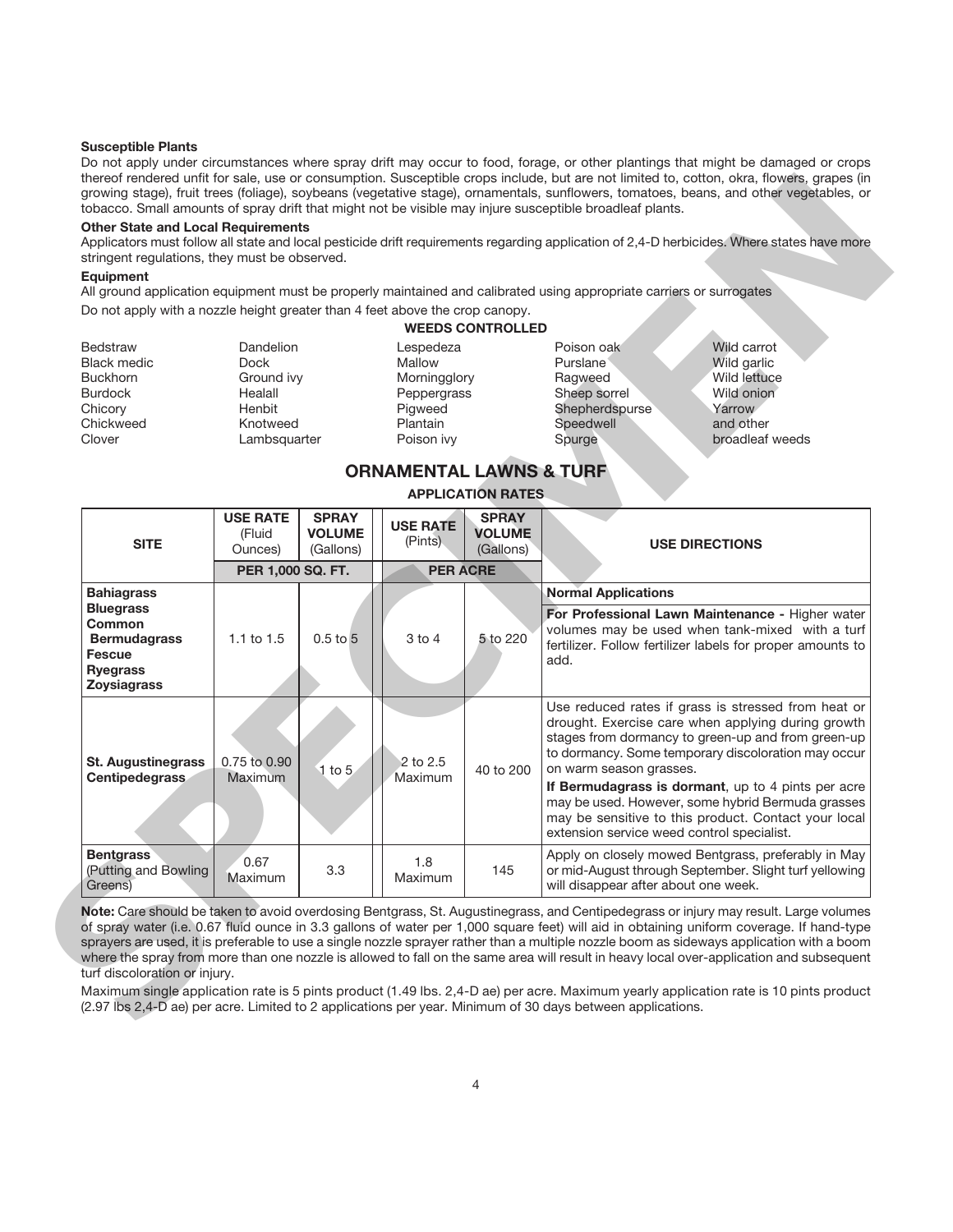#### **LOW VOLUME SPRAY APPLICATION EQUIPMENT**

| <b>EQUIPMENT</b>                                                                                                                                                                                                                                                                            |                                                  | <b>USE RATE</b>                                 |                       | <b>USE DIRECTIONS</b>                                                                                                                                                                                                                                                                                                                                                                                                                                                                                                                                                                                                                                                                              |
|---------------------------------------------------------------------------------------------------------------------------------------------------------------------------------------------------------------------------------------------------------------------------------------------|--------------------------------------------------|-------------------------------------------------|-----------------------|----------------------------------------------------------------------------------------------------------------------------------------------------------------------------------------------------------------------------------------------------------------------------------------------------------------------------------------------------------------------------------------------------------------------------------------------------------------------------------------------------------------------------------------------------------------------------------------------------------------------------------------------------------------------------------------------------|
|                                                                                                                                                                                                                                                                                             | <b>APPLICATION</b>                               | <b>Fluid Ounces</b><br>per 1,000<br>Square Feet | Pints Per<br>Acre     |                                                                                                                                                                                                                                                                                                                                                                                                                                                                                                                                                                                                                                                                                                    |
| <b>Controlled</b><br><b>Droplet</b>                                                                                                                                                                                                                                                         | Cool Season<br>Grasses                           | 1.1 to $1.5$                                    | 3 to 4                | Use in sufficient water to assure coverage (1 to 4 gallons<br>of water per acre is normal for this type of equipment).<br>Do not overlap spray patterns.                                                                                                                                                                                                                                                                                                                                                                                                                                                                                                                                           |
| Applicators (CDA),<br><b>Atomizers and</b><br><b>Spinning Disk</b><br><b>Applicators</b>                                                                                                                                                                                                    | <b>Listed Warm</b><br>Season Grasses             | 0.75 to 0.9                                     | 2 to 2.5              | Use in sufficient water to assure coverage (1 to 4 gallons<br>of water per acre is normal for this type of equipment);<br>and follow CDA spray instructions for cool season<br>grasses. Use reduced rates if grass is stressed from<br>heat, drought, etc.                                                                                                                                                                                                                                                                                                                                                                                                                                         |
| <b>Lower Volume</b><br><b>Equipment</b>                                                                                                                                                                                                                                                     | Cool Season<br>and Listed Warm<br>Season Grasses | 1.1 to $1.5$                                    | $3$ to $4$            | Use as little as 5 gallons of water per acre. Use only<br>application equipment that is capable of spreading a<br>uniform droplet, wetting each weed surface.                                                                                                                                                                                                                                                                                                                                                                                                                                                                                                                                      |
|                                                                                                                                                                                                                                                                                             |                                                  |                                                 | <b>NON-TURF AREAS</b> |                                                                                                                                                                                                                                                                                                                                                                                                                                                                                                                                                                                                                                                                                                    |
|                                                                                                                                                                                                                                                                                             |                                                  |                                                 |                       | use the lower rate. Heavy, dense stands require the higher rate with high water volume. For small (spot) applications with small tank<br>sprayers, apply at the rate of 4 fluid ounces of this product per gallon of water and spray to thoroughly wet all foliage.<br>For control of woody plants, apply to both stems and foliage any time from the time foliage is completely matured until the time plants<br>start to go dormant. All leaves, stems and suckers must be completely wet to the ground line for effective control. Regrowth may be<br>anticipated on the more resistant species. Add 1 to 1.18 gallons of this product per 43,560 square feet. Ensure adequate water to wet     |
| height and thickness of the brush. Mix thoroughly before spraying.<br>repeat spot applications even under ideal conditions for application.<br>Postemergence (annual and perennial weeds):<br>applications.<br>commercial use, or for commercial seed production, or for research purposes. |                                                  |                                                 |                       | all parts of the brush foliage, stem and bark. This may require 100 to 600 gallons of water per 43,560 square feet depending upon the<br>This product will either kill, control or suppress the weeds listed in the label booklet for this product. Some of these species may require<br>Limited to 2 applications per year. Maximum of 6.5 pints product (1.93 lbs ae 2,4-D/acre per application) Minimum of 30 days between<br>Postemergence (woody plants): Limited to 1 application per year Maximum of 13 pints product (3.9 lbs 2,4-D ae) per year.<br>Applications to non-cropland areas are not applicable to treatment of commercial timber or other plants being grown for sale or other |
|                                                                                                                                                                                                                                                                                             |                                                  |                                                 |                       | Maximum Seasonal Application Rate to non-crop sites is 4 pounds 2,4-D acid equivalent per acre per application site.                                                                                                                                                                                                                                                                                                                                                                                                                                                                                                                                                                               |
|                                                                                                                                                                                                                                                                                             |                                                  |                                                 | <b>SOD FARMS</b>      | This product is intended for use on sod farms. This herbicide provides selective broadleaf control in warm season and cool season                                                                                                                                                                                                                                                                                                                                                                                                                                                                                                                                                                  |
| turfgrass established for commercial sod production.<br><b>Timing</b><br>perennial and biennial weeds. Do not apply this product to Floratam St. Augustinegrass.                                                                                                                            |                                                  |                                                 |                       | Apply this herbicide to broadleaf weeds that are actively growing. Follow-up applications may be required for dense infestations of                                                                                                                                                                                                                                                                                                                                                                                                                                                                                                                                                                |
| The application of this herbicide to grass seedlings is recommended after the second mowing.                                                                                                                                                                                                |                                                  |                                                 |                       |                                                                                                                                                                                                                                                                                                                                                                                                                                                                                                                                                                                                                                                                                                    |

### **NON-TURF AREAS**

#### **SOD FARMS**

#### **Timing**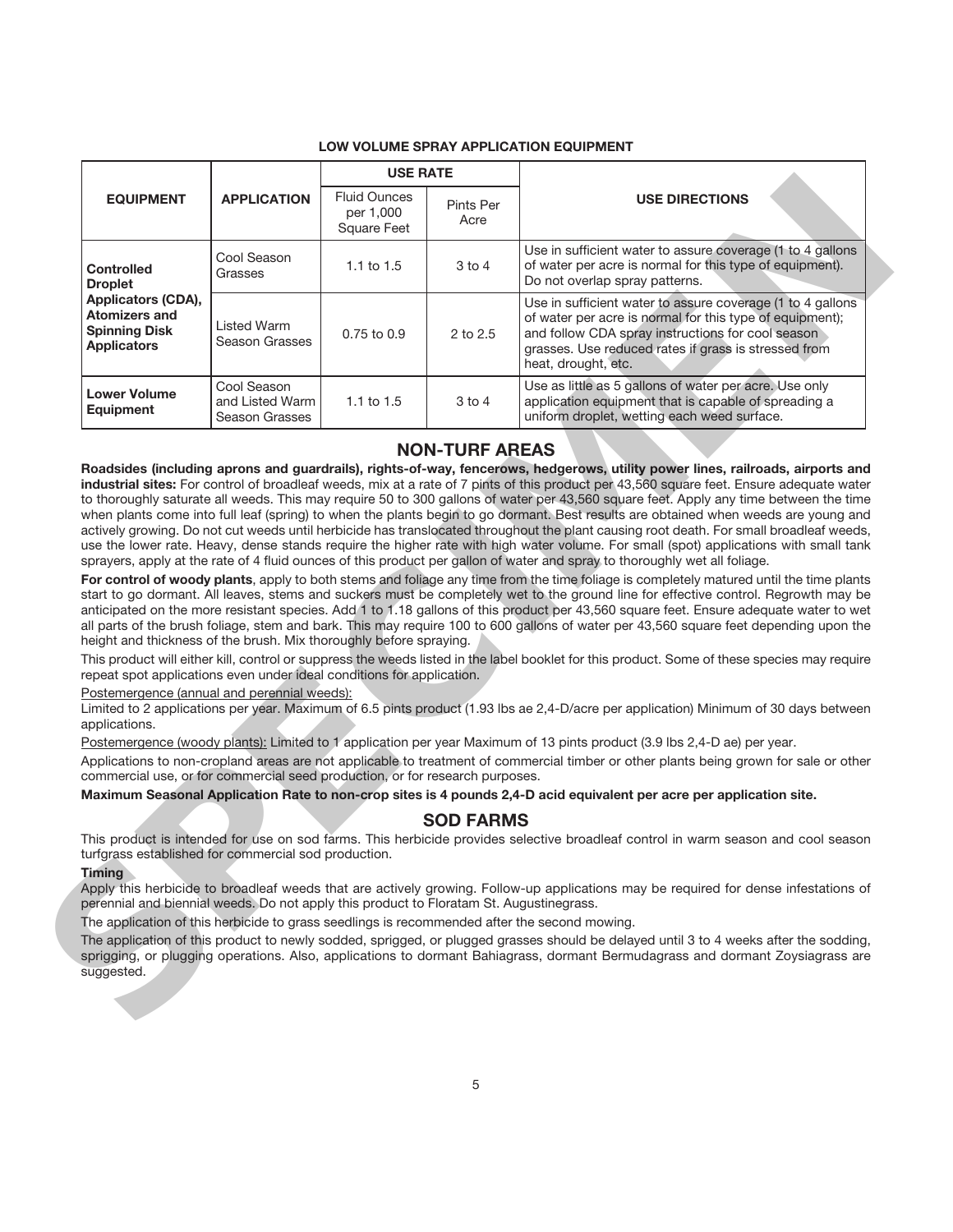#### **RATES FOR SOD FARMS**

| (Pints per Acre)<br><b>Bluegrass</b><br><b>Fescue</b><br>3 to 4<br><b>Ryegrass</b><br>1.8<br><b>Creeping Bentgrass</b><br><b>Bahiagrass</b><br>2 to 2.5<br><b>STORAGE AND DISPOSAL</b>                                                                                                                                                                                                                                                                                                                                                                                                                                                                                                                                                                                                                                                                                                                                                                                                                                                                                                                                                                                                                                                                                                                                                                                                                                                                                                                                                                                                                                                                                                                                                                                                                                                                                                                                                                                                                                                                                                                                                                                                                                                                                                                                                                                                                                                                                                                                                                                                                                                                                                                                                                                                                                                                                                                                                                                                                                                                                                                                                                                                                                                                                                                                                                                                                                                                                                                                                                                                                                                                                                                   | <b>SITE</b> | <b>USE RATE</b> | <b>SPRAY VOLUME</b> |  |
|----------------------------------------------------------------------------------------------------------------------------------------------------------------------------------------------------------------------------------------------------------------------------------------------------------------------------------------------------------------------------------------------------------------------------------------------------------------------------------------------------------------------------------------------------------------------------------------------------------------------------------------------------------------------------------------------------------------------------------------------------------------------------------------------------------------------------------------------------------------------------------------------------------------------------------------------------------------------------------------------------------------------------------------------------------------------------------------------------------------------------------------------------------------------------------------------------------------------------------------------------------------------------------------------------------------------------------------------------------------------------------------------------------------------------------------------------------------------------------------------------------------------------------------------------------------------------------------------------------------------------------------------------------------------------------------------------------------------------------------------------------------------------------------------------------------------------------------------------------------------------------------------------------------------------------------------------------------------------------------------------------------------------------------------------------------------------------------------------------------------------------------------------------------------------------------------------------------------------------------------------------------------------------------------------------------------------------------------------------------------------------------------------------------------------------------------------------------------------------------------------------------------------------------------------------------------------------------------------------------------------------------------------------------------------------------------------------------------------------------------------------------------------------------------------------------------------------------------------------------------------------------------------------------------------------------------------------------------------------------------------------------------------------------------------------------------------------------------------------------------------------------------------------------------------------------------------------------------------------------------------------------------------------------------------------------------------------------------------------------------------------------------------------------------------------------------------------------------------------------------------------------------------------------------------------------------------------------------------------------------------------------------------------------------------------------------------------|-------------|-----------------|---------------------|--|
|                                                                                                                                                                                                                                                                                                                                                                                                                                                                                                                                                                                                                                                                                                                                                                                                                                                                                                                                                                                                                                                                                                                                                                                                                                                                                                                                                                                                                                                                                                                                                                                                                                                                                                                                                                                                                                                                                                                                                                                                                                                                                                                                                                                                                                                                                                                                                                                                                                                                                                                                                                                                                                                                                                                                                                                                                                                                                                                                                                                                                                                                                                                                                                                                                                                                                                                                                                                                                                                                                                                                                                                                                                                                                                          |             |                 | (Gallons per Acre)  |  |
|                                                                                                                                                                                                                                                                                                                                                                                                                                                                                                                                                                                                                                                                                                                                                                                                                                                                                                                                                                                                                                                                                                                                                                                                                                                                                                                                                                                                                                                                                                                                                                                                                                                                                                                                                                                                                                                                                                                                                                                                                                                                                                                                                                                                                                                                                                                                                                                                                                                                                                                                                                                                                                                                                                                                                                                                                                                                                                                                                                                                                                                                                                                                                                                                                                                                                                                                                                                                                                                                                                                                                                                                                                                                                                          |             |                 |                     |  |
| <b>Common and Hybrid Bermudagrass</b><br><b>St. Augustinegrass</b><br><b>Zoysiagrass</b><br>Do not contaminate water, food or feed by storage or disposal.                                                                                                                                                                                                                                                                                                                                                                                                                                                                                                                                                                                                                                                                                                                                                                                                                                                                                                                                                                                                                                                                                                                                                                                                                                                                                                                                                                                                                                                                                                                                                                                                                                                                                                                                                                                                                                                                                                                                                                                                                                                                                                                                                                                                                                                                                                                                                                                                                                                                                                                                                                                                                                                                                                                                                                                                                                                                                                                                                                                                                                                                                                                                                                                                                                                                                                                                                                                                                                                                                                                                               |             |                 |                     |  |
| Maximum single application rate is 6.5 pints product (1.93 lbs. 2,4-D ae) per acre. Maximum yearly application rate is 13 pints product<br>(3.9 lbs. 2,4-D ae) per acre. Limited to 2 applications per year. Minimum of 30 days between applications.<br>Note: Generally, the lower application rates will provide satisfactory control of sensitive weeds. The higher application rates will be<br>required for dense infestations of perennial weeds, for adverse/extreme environmental conditions, or for weeds beyond the appropriate<br>growth stages.<br>Use of this product in certain portions of California, Oregon, and Washington is subject to the January 22, 2004 Order for injunctive relief<br>in Washington Toxics Coalition, et. al. v. EPA, C01-0132C, (W.D. WA). For further information, please refer to http://www.epa.gov/espp/.<br>PESTICIDE STORAGE: Always use original container to store pesticides in a secured warehouse or storage building. Store at<br>temperatures above 32°F. If allowed to freeze, remix before using. This does not alter this product. Containers should be opened in<br>well ventilated areas. Keep container tightly sealed when not in use. Do not stack cardboard cases more than two pallets high.<br>Do not store near open containers of fertilizer, seed or other pesticides.<br>PESTICIDE DISPOSAL: Pesticide wastes are toxic. If container is damaged or if pesticide has leaked, contain all spillage. Absorb and<br>clean up all spilled material with granules or sand. Place in a closed, labeled container for proper disposal. Improper disposal of excess<br>pesticide, spray mixtures, or rinsate is a violation of Federal law and may contaminate groundwater. If these wastes cannot be disposed<br>of by use according to label instructions, contact your State Pesticide or Environmental Control Agency, or the Hazardous Waste<br>representative at the nearest EPA Regional Office for guidance.<br>CONTAINER DISPOSAL: Nonrefillable Containers 5 Gallons or Less: Nonrefillable container. Do not reuse or refill this container.<br>Offer for recycling if available. Triple rinse container (or equivalent) promptly after emptying. Triple rinse as follows: Empty the remaining<br>contents into application equipment or a mix tank and drain for 10 seconds after the flow begins to drip. Fill the container 1/4 full with<br>water and recap. Shake for 10 seconds. Pour rinsate into application equipment or a mix tank or store rinsate for later use or disposal.<br>Drain for 10 seconds after the flow begins to drip. Repeat this procedure two more times. Then offer for recycling or reconditioning, or<br>puncture and dispose of in a sanitary landfill, or by other procedures approved by State and local authorities. Plastic containers are<br>also disposable by incineration, or, if allowed by State and local authorities, by burning. If burned stay out of smoke.<br>Nonrefillable containers larger than 5 gallons: Nonrefillable container. Do not reuse or refill this container. Offer for recycling if<br>available. If recycling or reconditioning not available, puncture and dispose of in a sanitary landfill, or by other procedures approved<br>by State and local authorities. Plastic containers are also disposable by incineration, or, if allowed by State and local authorities, by<br>burning. If burned stay out of smoke. Triple rinse or pressure rinse container (or equivalent) promptly after emptying. Triple rinse as<br>follows: Empty the remaining contents into application equipment or a mix tank. Fill the container 1/4 full with water. Replace and |             |                 | 5 to 175            |  |
|                                                                                                                                                                                                                                                                                                                                                                                                                                                                                                                                                                                                                                                                                                                                                                                                                                                                                                                                                                                                                                                                                                                                                                                                                                                                                                                                                                                                                                                                                                                                                                                                                                                                                                                                                                                                                                                                                                                                                                                                                                                                                                                                                                                                                                                                                                                                                                                                                                                                                                                                                                                                                                                                                                                                                                                                                                                                                                                                                                                                                                                                                                                                                                                                                                                                                                                                                                                                                                                                                                                                                                                                                                                                                                          |             |                 |                     |  |
| tighten closures. Tip container on its side and roll it back and forth, ensuring at least one complete revolution, for 30 seconds. Stand<br>the container on its end and tip it back and forth several times. Turn the container over onto its other end and tip it back and forth<br>several times. Empty the rinsate into application equipment or a mix tank or store rinsate for later use or disposal.<br>Repeat this procedure two more times. Pressure rinse as follows: Empty the remaining contents into application equipment or a mix<br>tank and continue to drain for 10 seconds after the flow begins to drip. Hold container upside down over application equipment or mix                                                                                                                                                                                                                                                                                                                                                                                                                                                                                                                                                                                                                                                                                                                                                                                                                                                                                                                                                                                                                                                                                                                                                                                                                                                                                                                                                                                                                                                                                                                                                                                                                                                                                                                                                                                                                                                                                                                                                                                                                                                                                                                                                                                                                                                                                                                                                                                                                                                                                                                                                                                                                                                                                                                                                                                                                                                                                                                                                                                                                |             |                 |                     |  |

## **STORAGE AND DISPOSAL**

**Refillable containers larger than 5 gallons:** Refillable container. Refill this container with pesticide only. Do not reuse this container for any other purpose. Cleaning the container before final disposal is the responsibility of the person disposing of the container. Cleaning before refilling is the responsibility of the refiller. To clean the container before final disposal, empty the remaining contents from this container into application equipment or a mix tank. Fill the container about 10% full with water. Agitate vigorously or recirculate water with the pump for two minutes. Pour or pump rinsate into application equipment or rinsate collection system. Repeat this rinsing procedure two more times.